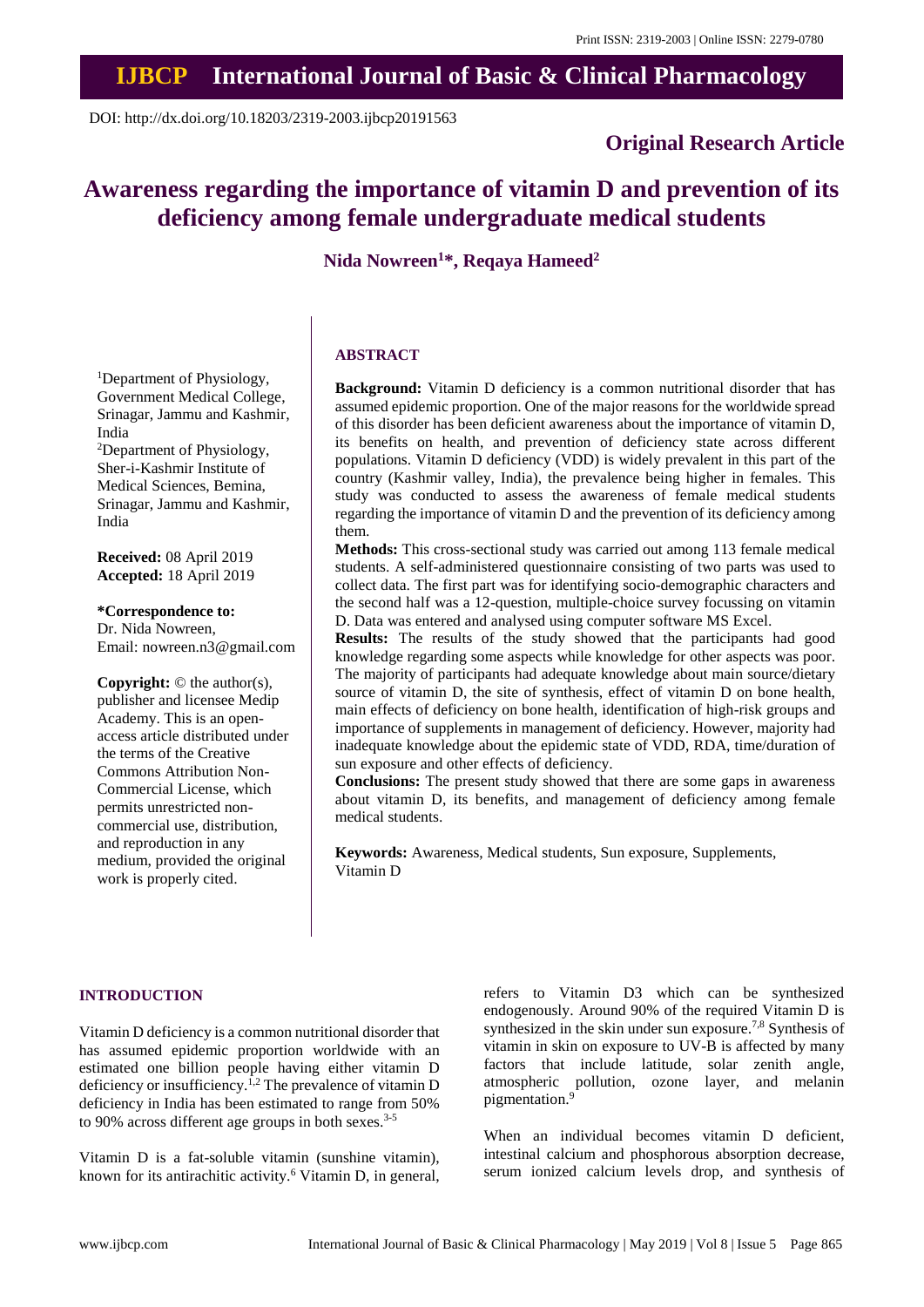parathyroid hormone (PTH) is stimulated. Increased plasma PTH maintains serum calcium in the normal range by enhancing renal production of  $1,25(OH)_{2}D$ , increasing bone turnover, accelerating bone loss, and promoting tubular calcium reabsorption and phosphate excretion. Increased  $1,25(OH)<sub>2</sub>D$  induces intestinal calcium and phosphorus absorption and stimulates osteoclast activity, thereby increasing calcium and phosphorous availability in the blood.10,11 Thus, vitamin D is very important in maintaining bone health. In addition, recent evidence suggests that vitamin D is also an important in promoting cardiovascular health and preventing chronic diseases (diabetes mellitus, autoimmune disorders, and various cancers).<sup>12,13</sup>

One of the major reasons for the worldwide spread of this nutritional disorder has been deficient awareness about the importance of vitamin D, its benefits on health, and prevention of deficiency state across different populations.<sup>14,15</sup> Vitamin D deficiency (VDD) develops due to insufficient knowledge and practice towards vitamin D, as well as environmental, biological and socioeconomic factors resulting in sun-avoidance behaviour, sedentary indoor lifestyle, increased screen-based activities.<sup>16</sup> Although, it is expected that medical professionals and students would be more aware regarding the importance of vitamin D, but the huge academic and professional burden allows for little sun exposure or exercise and thus putting them at a higher risk for developing Vitamin D deficiency (VDD). Medical students are the future healthcare providers of the community and should therefore be the target for inducing some long-term changes it in.<sup>17</sup> If awareness is created among them this next generation professionals could influence the progression of future health education programs, policy development, formation of social norms and beliefs about health and health promoting behaviours.<sup>18</sup>

Vitamin D deficiency (VDD) is widely prevalent in this part of the country (Kashmir valley, India) with a study reporting 83% prevalence in healthy adults. The prevalence among females (94.4%) was much higher as compared to males (76.6%).<sup>19</sup> Not much research work has been done so far in this part of the country to understand the knowledge, attitudes and practice of female students regarding this nutrient. Hence, this study was conducted to assess the assesses the awareness of female medical students regarding the importance of vitamin D and the prevention of its deficiency among them.

## **METHODS**

This cross-sectional study was carried among female students of GMC Srinagar and SKIMS Medical College, Jammu and Kashmir, India from December 2018 to February 2019. A total of 113 female students (of first and second year) participated in the study. The inclusion criteria were, participants being female students willing to participate in the study. Those unwilling to participate

were excluded from the study. The main objective of the study that was to assess vitamin D knowledge among them was fully explained to them. Confidentiality was assured. A self-administered questionnaire consisting of two parts was constructed with the help of previously conducted studies but relevant to local context.<sup>20</sup> The first part of the questionnaire was for identifying socio-demographic characters of the participants like age, residence, religion, income and food preferences. The second half consisted of 12 multiple-choice questions focusing on the knowledge related to vitamin D (like source, effects of vitamin D deficiency, prevention and management of deficiency, etc.). The questionnaires were distributed among the students during a lecture schedule in presence of the researcher. Use of phone or access to internet were not allowed. After collecting the questionnaires from the participants, the correct answers were explained to them in the form of a lecture which was followed by a group discussion to increase their knowledge regarding the "sunshine" vitamin.

Data was collected and grouped using computer software MS Excel. Descriptive statistics was used to characterize the study population. Frequency tables were constructed and presented as percentages to identify the participants knowledge regarding vitamin D.

## **RESULTS**

The sociodemographic characteristics of study population are given in Table 1.

## **Table 1: Socio demographic characteristics of the participants.**

| <b>Studied variable</b>     | No. of students | $\frac{0}{0}$ |
|-----------------------------|-----------------|---------------|
| Age (yrs)                   |                 |               |
| 17-20                       | 74              | 65.48         |
| >20                         | 39              | 34.51         |
| Total                       | 113             | 100           |
| <b>Residence</b>            |                 |               |
| Rural                       | 62              | 54.86         |
| Urban                       | 51              | 45.13         |
| Total                       | 113             | 100           |
| <b>Religion</b>             |                 |               |
| <b>Muslims</b>              | 68              | 61.06         |
| Hindus                      | 41              | 36.28         |
| Others                      | 4               | 3.53          |
| Total                       | 113             | 100           |
| <b>Family income (Rs/m)</b> |                 |               |
| >30000                      | 14              | 12.38         |
| 30000-50000                 | 52              | 46.01         |
| > 50000                     | 47              | 41.59         |
| Total                       | 113             | 100           |
| <b>Food preferences</b>     |                 |               |
| Non veg                     | 101             | 89.38         |
| Veg                         | 12              | 10.61         |
| Total                       | 113             | 100           |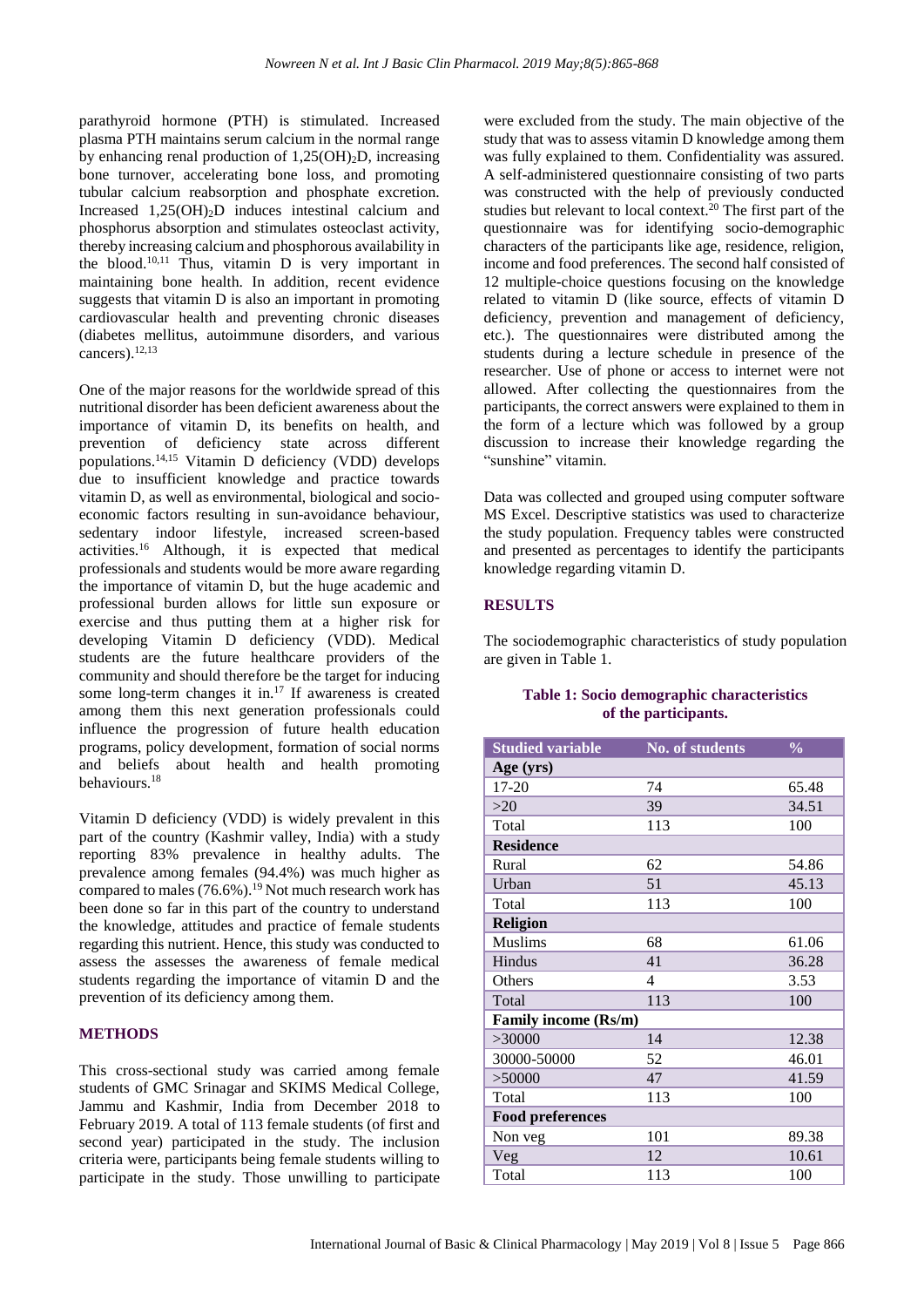Nearly two third of the participants were of the age group 17-20 years (65.48%) and only 34.51% belonged to the >20 years group. Participants belonging to rural areas formed 54.86% while those belonging to urban areas formed 45.13% of the study population. Muslims formed the major religious group (61.06%) followed by Hindus (36.18%). The average monthly family income was between Rs. 30000-50000 for 46.01% participant and >Rs. 50000 for 41.59%. Majority were non-vegetarians (89.38%) and only 10.61% were vegetarians. The results of the study showed that majority of participants had adequate knowledge about main source of vitamin D (97.34%), its dietary sources (77.87%) and the site of synthesis (89.39%). They also had adequate knowledge about the effect of vitamin D on bone health (84.07%), main effects of deficiency on bone health (84.07%), identification of high-risk groups (71.68%) and importance of supplements in management of deficiency (69.02%). However, majority of participants had poor knowledge about the epidemic nature of deficiency status in Kashmir, India and only 39.20% participants answered this question on knowledge correctly. They had poor knowledge regarding some other questions as well like only 21.23% knew about the sufficient serum levels, only 20.35% knew about other effects of deficiency, only 19.46% knew about recommended daily allowance, only 7.96% knew about the adequate sun exposure and only 4.42% knew about effects of excess vitamin D (Table 2).

#### **Table 2: Knowledge of the participants regarding vitamin D, its benefits and management of deficiency.**

| <b>Questions</b>                                    | % correct responses |
|-----------------------------------------------------|---------------------|
| Main sources of vitamin D                           | 97.34               |
| Dietary sources                                     | 77.87               |
| Site of synthesis                                   | 89.38               |
| Importance-Main                                     | 84.07               |
| <b>RDA</b>                                          | 19.46               |
| Sun exposure (time/duration)                        | 4.42                |
| Vitamin D deficiency-main<br>effects/others         | 81.41               |
| High risk groups                                    | 71.68               |
| Status of vitamin D deficiency<br>in Kashmir, India | 39.20               |
| Serum levels-sufficiency                            | 21.23               |
| Management of deficiency                            | 69.02               |
| Effects of vitamin D excess                         | 7.96                |

#### **DISCUSSION**

Vitamin D deficiency, a very common underdiagnosed condition has started to receive increasing attention in the world.<sup>21</sup> Present study is one of the first studies that assesses the awareness of female medical students regarding the importance of vitamin D and the prevention of its deficiency as very little research has been conducted in this area in this part of the world. The present study indicated that almost all the participants recognized the importance of exposure to sunlight (97.34%) and the

majority correctly identified the dietary sources of vitamin D (77.87%) and the site of synthesis (89.39%). The majority of study participants correctly pointed out the effect of vitamin D on bone health (84.07%), recognised the main effects of deficiency on bone health (84.07%), identified the high-risk groups (71.68%) and knew about the importance of supplements in management of deficiency (69.02%). The deficiency status in Kashmir, India wasidentified as an epidemic by 39.20% participants. Only 21.23% knew about the sufficient serum levels, only 20.35% knew about other effects of deficiency, only 19.46% knew about recommended daily allowance, and only 7.96% knew about the adequate sun exposure 4.42% knew about effects of excess vitamin D. A study conducted in Delhi, India among medical students (both males and females) found similar levels of awareness regarding effects of deficiency on bone, other effects of deficiency, identification of high risk groups, use of supplements in management of deficiency and status as an epidemic in the region.<sup>20</sup> However, this study reported different levels of awareness regarding main/dietary sources of the vitamin and adequate sun exposure. Present findings are also consistent with another study conducted among science (biotechnology) students which found that majority of the students knew that sunlight wasthe main source of Vitamin D, majority of students did not know about the required minimum daily intake of Vitamin D or time/duration of sun exposure.<sup>22</sup>

The results of the present study showed that the participants had good knowledge regarding some aspects while knowledge for other aspects was poor. Like the previously conducted study, the present study also shows huge gaps in basic knowledge about vitamin D, its benefits, and management of deficiency.<sup>20</sup> Despite of being a sun sufficient country the prevalence of VDD is very high here. Sun exposure the best natural sources for prevention and treatment of vitamin D deficiency is not utilized much due to various sociocultural and dietary factors, limited outdoor activity due to urbanization, air pollutants, and negative attitudes towards sunlight with extensive use of sunscreens for "fairer" skin all attributing to high prevalence of vitamin D deficiency.23-25 Lack of awareness will increase this problem while adequate knowledge about VDD and its prevention can cause a potential decrease in the disease burden by bringing a positive change in attitude of the people. This emphasizes the need for sensitization of medical undergraduates early in their training regarding vitamin D, its importance, and prevention and treatment of deficiency.

Awareness about vitamin D at initial stage of medical profession would not only benefit their own health but also imbibe a health-related behaviour change and increase their knowledge as future medical professionals who would then help in spreading the awareness in the community.<sup>26</sup> Present study was the first in the state that assesses the knowledge regarding vitamin D among female medical students. The study had some limitations also like cross sectional nature and small sample size.